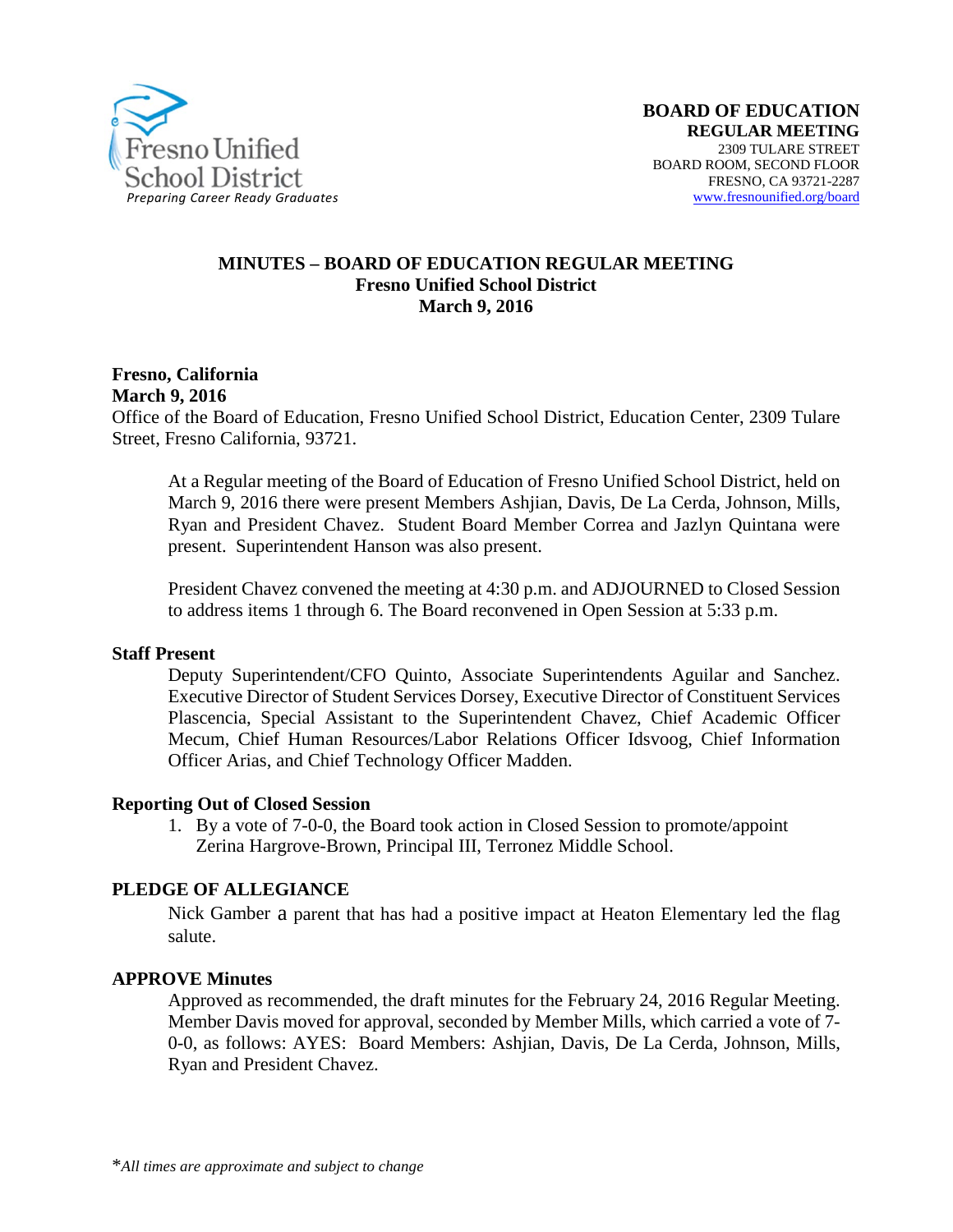## **HEAR Reports from Student Board Representatives**

Student Board Representatives Arturo Correa and Chio Saechao provided comments/reports from the Student Advisory Board Representative meeting hosted by Duncan High School. Members Ryan and De La Cerda attended their meeting. Student Board Representative Arturo Correa acknowledged the student ambassadors from Scandinavian Middle School who shared highlights of various school activities and experiences.

*Trustee De La Cerda exited the meeting at 6:01 p.m.*

## **HEAR Report from Superintendent**

- Congratulated the McLane High School Boys Soccer team and coaches who made history by becoming NYL Champions and CIF Central Section Division IV Valley Champions - bringing the first ever boys' soccer championship to McLane.
- Superintendent Hanson also recognized Roosevelt's Boys Basketball team, who beat Selma this past weekend to take the Valley Championship at Selland Arena, making this only the second basketball champion for Roosevelt, the first coming in 1977.
- The Edison Girls Basketball team was also recognized for a hard fought season as they fell just short of a Valley Championship this weekend against Clovis West.
- Superintendent Hanson shared that Fresno Unified was the major employer in the room at Fresno State's Teacher Fair and that on March 29 at Patiño High School, the district will host its own *Aspiring Teacher Credential and College Expo* from 5:30-8:30 p.m. Our Expo will showcase the numerous programs Fresno Unified offers to help individuals gain their teaching credentials, whether in college or working in another field. Additional details are available on our district website at [fresnounifed.org/jobs.](http://www.fresnounified.org/dept/hr/career/Webpages/job-fairs.aspx)
- March 17<sup>th</sup> at 1p.m. at Fresno City Hall, Council member Oliver Baines will honor Gaston Middle School Principal Felicia Quarles Treadwell for her positive impact in the community —awarding her Fresno City Council District Three's 2016 Woman of the Year. Congratulations and thank you for all you do QT!
- March 12, 2016 is the 9<sup>th</sup> Annual Middle School Tournament of Technology at Gaston Middle School. Students will compete in three categories: design, robotics and video and for the first time, we have a new event for our CoderGirlz clubs to compete in.
- Reminder to senior high school parents, this Friday March 11, 2016 is the last day to for students to submit applications for our Fresno Unified Scholarship Fund. Last year we awarded 42 students with more than \$57,000 and we hope to assist even more this year.

On a motion by Member Johnson, seconded by Member Davis, the consent agenda, exclusive of agenda items: A-3, A-4 and A-7 which were pulled for further discussion, was approved on a roll call vote of 8-0-1 as follows: Student Board Members: Correa and Quintana, Members Ashjian, Davis, Johnson, Mills, Ryan and President Chavez. *Member De La Cerda absent.*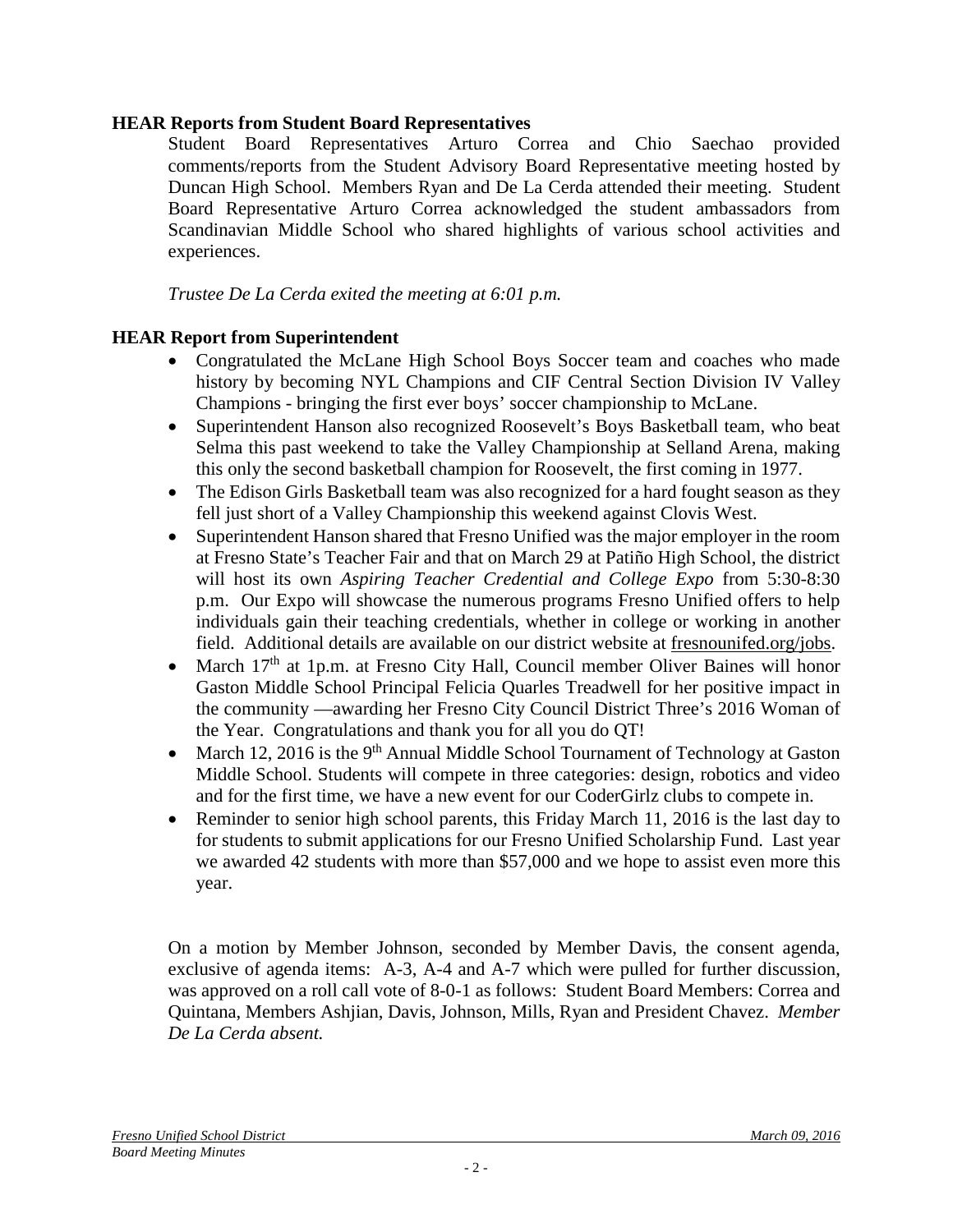## **A. CONSENT AGENDA**

#### **A-1, APPROVE Personnel List APPROVED**, **as recommended** the Personnel List, Appendix A, as submitted.

**A-2, ADOPT Findings of Fact and Recommendations of District Administrative Board ADOPTED, as recommended** the Findings of Fact and Recommendations of District Administrative Panels resulting from hearings on expulsion and readmittance cases conducted during the period since the February 24, 2016, Regular Board meeting.

## **A-3, APPROVE Ewing/Turner Attendance Boundary Adjustment**

**APPROVED**, **as recommended** an adjustment to the attendance boundary for Ewing and Turner elementary schools to offset projected enrollment growth at Ewing, and better balance student populations, effective for the 2016/17 school year. The recommended boundary adjustment shifts the area bounded by McKinley to the north, Helm to the east, Olive to the south, and Willow to the west, from the Ewing attendance zone to the Turner attendance zone. At a community meeting held at Ewing on January 14, 2016, the Ewing and Turner Principals, and additional Turner staff members, provided information to families and answered questions.

**Member Mills** – I just have a comment. I would like to have a facilities workshop before June. We also have a board policy that we are to have a facilities master plan, a five and ten year master plan that is to be updated annually. One of the components of the plan states that the maximum student capacity of each of our schools according to designated state department of education guidelines as well as the current capacities of those schools, but that is only one component. We need to have a discussion as a board on the broader facilities issues facing the district and the needs in this district.

**Member Ashjian** – Being the newest board member I think it would be beneficial to have a board workshop. If we could get a forecast of where we might be going in the next year or next five years it would be helpful. It could be tied into the building of new schools and/or the elimination of others.

**Superintendent Hanson** – The item in front of you is an accumulation of 7-8 months of work by staff. You will not see another item this spring. We will look into our workshop schedule and address the questions brought up this evening.

**Mr**. **Fabela** – Stated that this change is not making a significant impact. Asked if we looked to any other adjacent school to Ewing that could take in the overflow of students.

Member Mills moved for approval, seconded by Member Ryan, which carried a vote of 6- 0-1, as follows: AYES: Board Members: Ashjian, Davis, Johnson, Mills, Ryan and President Chavez. *Member De La Cerda absent.*

## **A-4, APPROVE Independent Contractor Services Agreement with Joint Opportunities for the Implementation of a Pilot Comprehensive Mentoring Program (HandinHand Mentoring) at King Elementary for 2015/16**

**APPROVED**, **as recommended** a contract with Joint Opportunities to provide a comprehensive mentoring program (HandinHand Mentoring) at King Elementary. The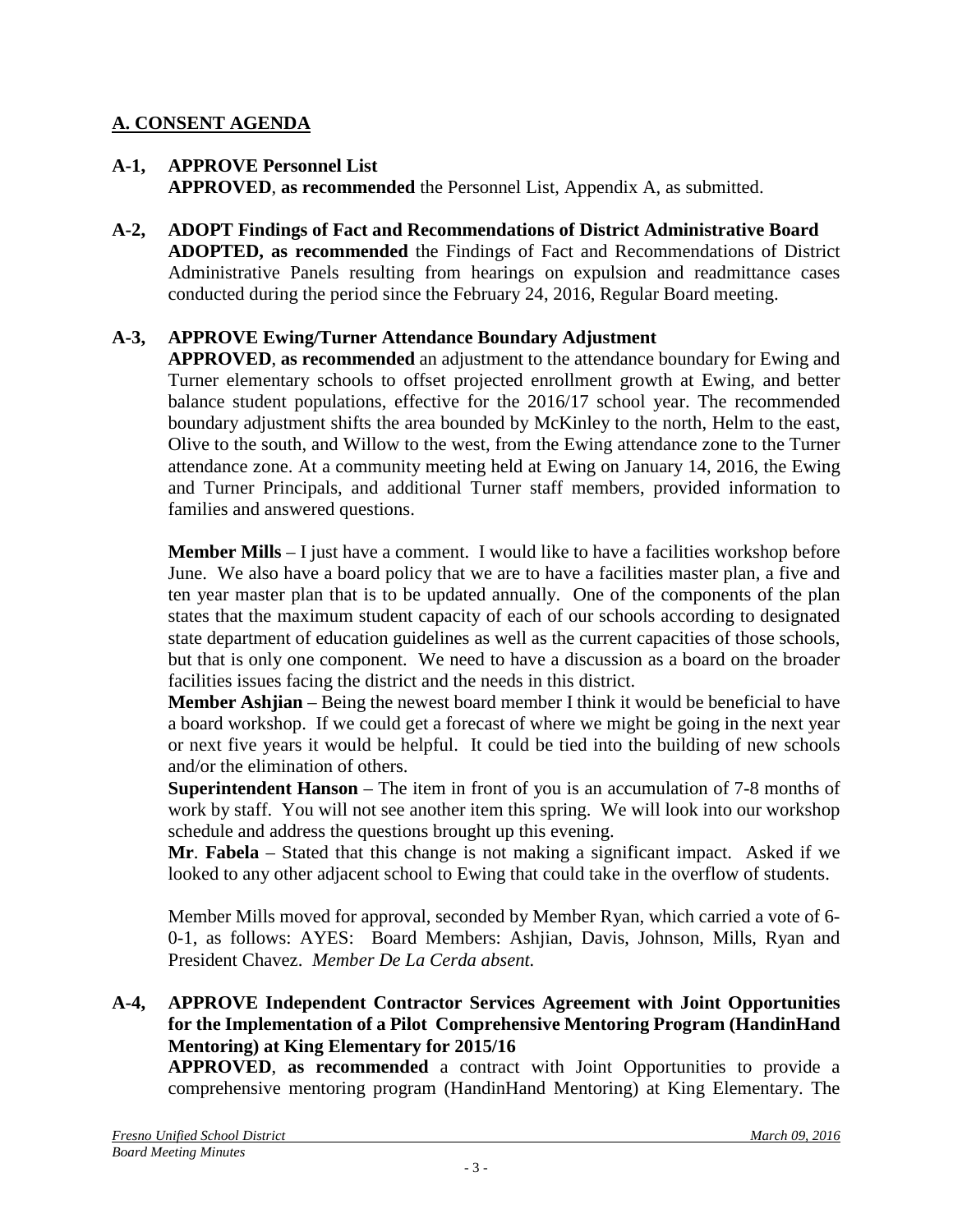program will include group and one-on-one mentoring, counseling and after school services, which include a martial arts program. The program aims to reduce the number of initial and repeat offenses associated with bullying behavior.

**Member Johnson** – How do you develop a sense of self through this program of martial arts and how it relates to bullying?

**Mickie Valentine** – We have created a comprehensive program for the kids which will address some of the negative behaviors. We know a lot of the behaviors are learned, we are going to have a mindfulness group where we will be able to address some of the issues as they occur. We will also use some of the models DBT to help identify some of the core beliefs that may be quite illogical and help them establish new behaviors.

**Mr**. **Fabela** – Stated that this was a great program and would like to see other schools have the opportunity to participate.

Member Johnson moved for approval, seconded by Member Davis, which carried a vote of 6-0-1, as follows: AYES: Board Members: Ashjian, Davis, Johnson, Mills, Ryan and President Chavez. *Member De La Cerda absent.*

# **A-5, DENY Claim #16-0212-0032**

**DENIED, as recommended** a Claim for Damages on a minor, case #16-0212-0032. The Superintendent recommends the Claim be denied and the matter referred to the district's Director of Benefits and Risk Management for further handling.

## **A-6, RATIFY the Filing of Notices of Completion for the Projects Listed Below**

**RATIFIED, as recommended** Notices of Completion for the following projects, which have been completed according to plans and specifications:

- Bid 14-13 DeWolf/Design Science High School New Classroom
- Construction (Patiño School of Entrepreneurship)
- Bid 15-01 Edison High School Swimming Pool Complex
- Bid 15-06 Security Camera Installation for Various School Sites

## **A-7, RATIFY Purchase Orders from December 1, 2015, through December 31, 2015, and P.O. 396275**

**RATIFIED, as recommended** information on purchase orders issued from December 1, 2015, through December 31, 2015, and P.O. 396275. Purchase orders for \$10,000 or more are presented first, followed by purchase orders for less than \$10,000. A list of purchase orders issued for Associated Student Body (ASB) accounts is also provided.

**Member Mills** – I have a problem with one of the purchase orders on page three, \$14, 999 to BVI Construction Inc. Thank you Mr. Rosencrans for getting me the contract, but this seems to me that this is not a purchase orders but this is a preconstruction services agreement. It was entered into the district on April 30, 2015 and apparently it was paid on July 30, 2015 and it is just coming to the board in March. The education code 17604 does call for all contracts to be approved by the board and then education code 17605 does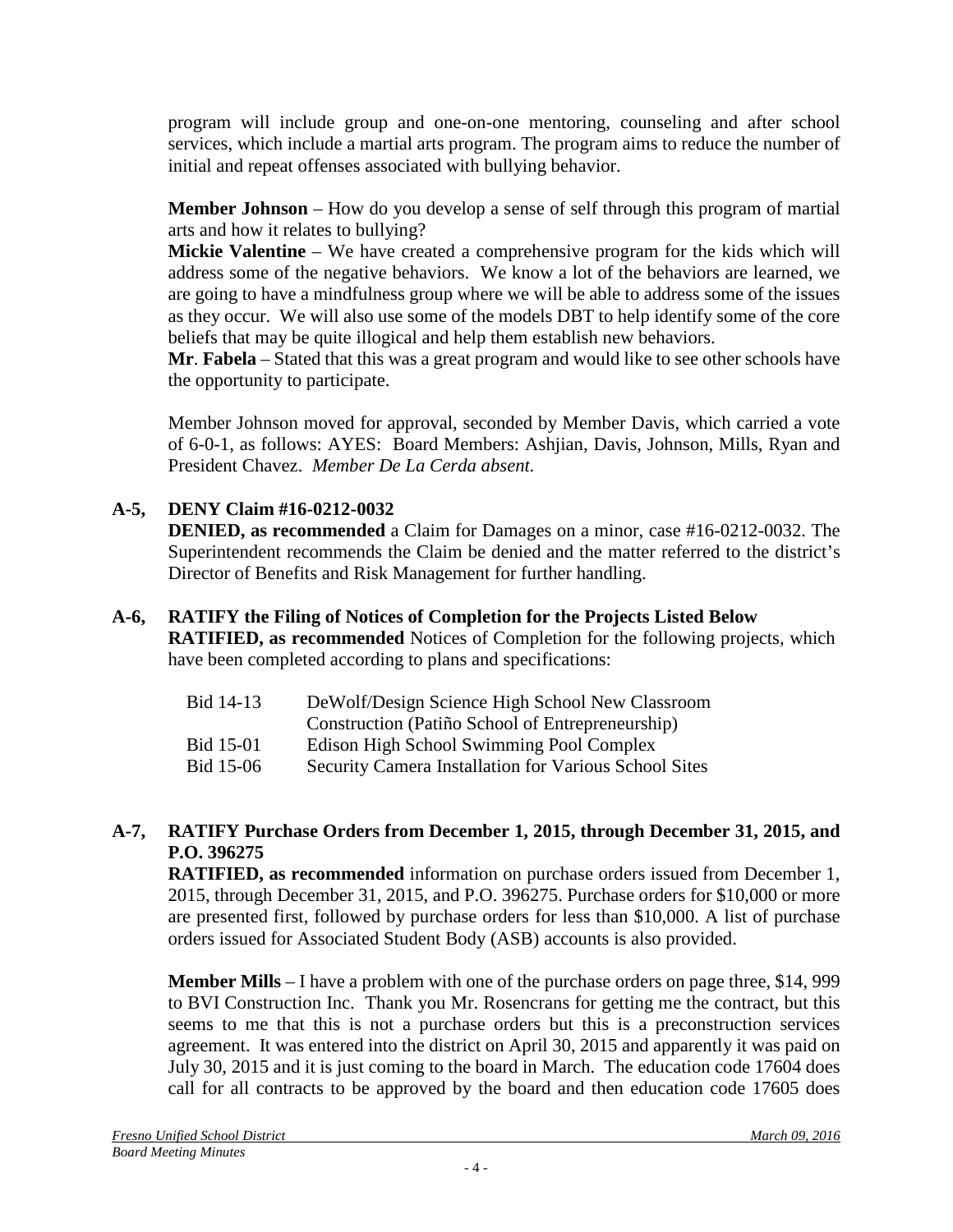indicate that purchase orders be brought to the board within 60 days. You indicated that this was missing and there was error/problem in our procedures. What was the error what has changed so this does not happen and get missed?

**Superintendent Hanson** – This was the first time, given what the opinion that came down from the fifth circuit in June, where we were in the process of a lease lease-back to move portables last summer. Because of the opinion that came down we didn't want to further an issues until we worked with legal counsel and figured out how we would do lease leaseback in the future. We pulled out of lease lease-back agreement even though BVI had done work they didn't get the lease lease-back and we went to a hard bid instead. As such, all of our preconstruction agreements reads, is someone enters into the agreement with us and they don't end up getting the lease lease-back then that triggers the payment for the preconstruction agreement. I say that in no way to be an excuse but to set the context. This is the first and only time that this has occurred where we had a new set of conditions and there wasn't a work flow or work rule on how this would transpire.

**Member Mills** – Thank you for the background, it is helpful.

**Paul Rosencrans** – When we prepare these we download the data from the system, this should have been approved on a previous agenda item where we brought the July PO's. My staff formats that data and tries to make it easy to read and in set in presentable format. In that process we made a clerical error, it is my responsibility to be reviewing that, I missed it on this one. As soon as I recognized it I brought to back to the first board meeting that I could to correct the error. Now it is in front of you to be ratified.

**Member Mills** – So there is no need for change in the internal procedures?

**Paul Rosencrans** – We have added another layer of internal control for reviewing.

**Member Mills** – I actually go back to the A-6 agenda time on the June 17, 2015 agenda and the lease lease-back agreement is attached but oddly enough it is missing the signature page and in light of all the uncertainty around government code 1090 and the fact that if we have consulting agreements and then we have a subsequently lease lease-back we do have a fifth district opinion that came out June 3, 2015, saying that is an impermissible conflict of interest and we can't be doing that. I have a problem approving this without get clarity on the legality. I don't have a problem with the other purchase orders just this particular one.

**Paul Rosencrans** – There was a board communication on December 4, 2015 that clearing goes through what all of our processes are. We can get that information to you.

**Member Mills** – I understand that but in my view we still have a problem with this based on the fifth districts opinion that came out last June.

Mary Beth de Goede – We have a fifth district court of appeals decision that rules on a demur, that issue is going back to trial, there has been no final ruling on that issue and therefore action on this item is perfectly legitimate.

**Member Ashjian** – Can you explain to me how the error was found?

**Paul Rosencrans** – At the last board meeting if you remember we pulled the PO's off of the agenda. We had put the wrong dates on there, as soon as we caught that it triggered a review of all of our board documents and that is how this item was caught.

**Member Ashjian** – So this came up from five months ago?

**Paul Rosencrans** – That is correct this should have gone to a board meeting in October. It was a clerical error that I didn't catch at the time.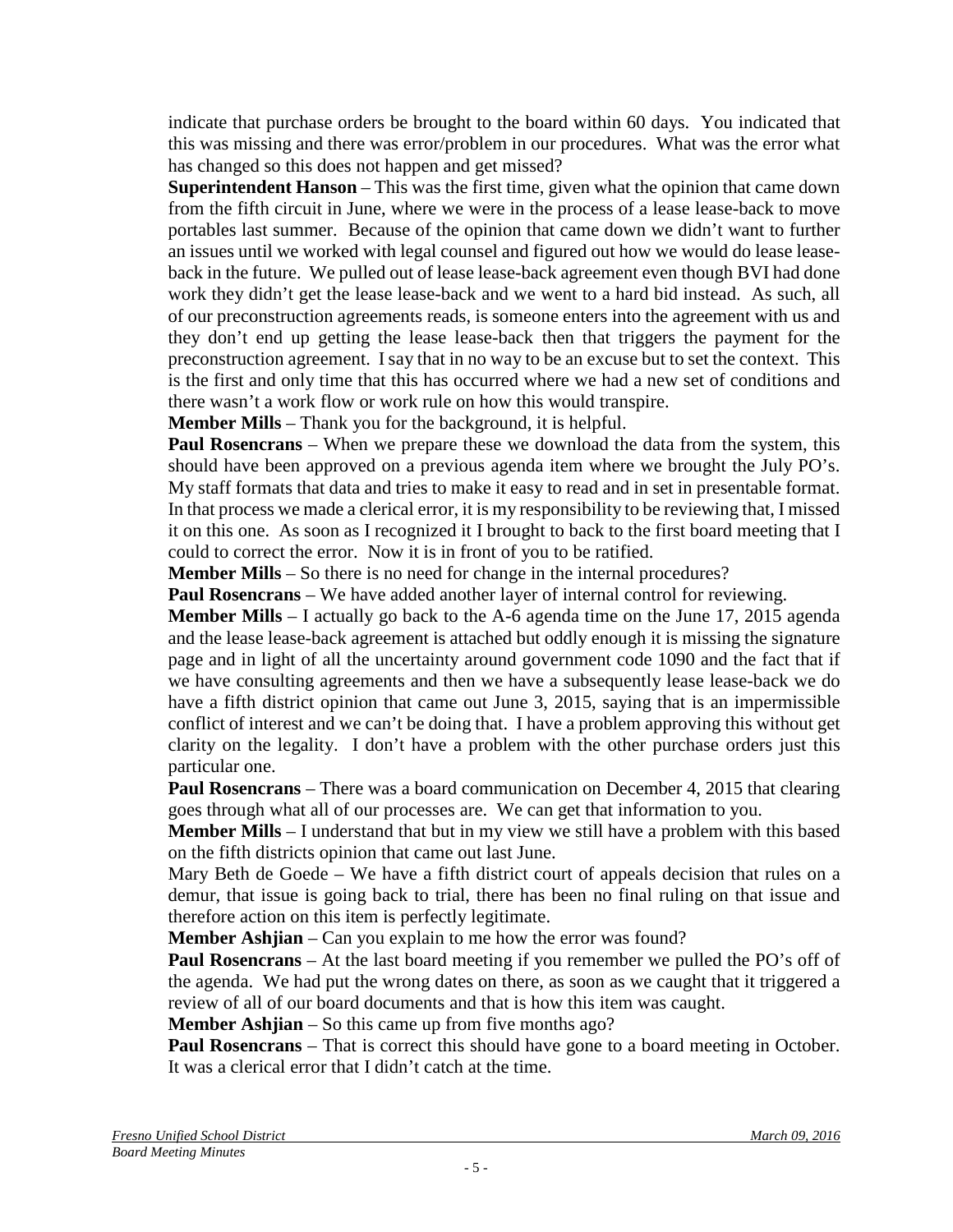**Member Ashijan** – Isn't it interesting that this shows up after the article in the Bee where we said we have only done one where we didn't put it through where there was a preconstruction agreement that didn't turn into a lease lease-back, and this is the only one that didn't show up on a purchase order.

**Paul Rosencrans** – That is a fair question. I can ensure you that this was just a clerical error. As soon as the error was found we quickly moved to correct it. This is a mistake from purchasing and that was my responsibility to catch that.

**Member Ashjian** – This lease lease-back didn't make it on the website. Is that correct? **Paul Rosencrans** – There is no lease lease-back on this item.

**Member Ashjian** – People in the public are saying, how many of these preconstruction agreements do you have? If this one just showed up now, is there anymore preconstruction agreements out there beside BVI that we are going to pay?

**Paul Rosencrans** – This is the only one.

**Superintendent Hanson** – If I can just reiterate, we have used preconstruction agreements, we have used lease lease-back, this is as I have said an anomaly in that we were in a preconstruction and lease lease-back process with BVI to move portables last summer. This is the only time where we designated a project to be a lease lease-back and then for reasons external to us, a courts opinion, we stopped that mid-stream, shut down the lease lease-back process and went to a hard bid process. It caused ripples through the system because it was not a normal process.

**Member Ashjian** – The reality is staff did not shut that down the board stopped the lease lease-back and said we would send it out to hard bid.

**Paul Rosencrans** – The board is the only person who can authorize and enter into any contract. Staff only makes the recommendation.

**Member Ashjian** – Not necessarily. Staff can if it is under \$15,000. In regards to this item. If you didn't send it over to accounting how did it get paid?

**Paul Rosencrans** – The payment happened after we made the award for the hard bid. It was services that had been provided that we needed to pay.

**Member Ashjian** – If it got paid in July, how did it not make the purchase order list?

**Paul Rosencrans** – A purchase order has to happen first, so there was always a purchase order. This particular item should have been on the October list when we ratified the purchase orders. It was a clerical error from my staff, it got dropped off and again as soon as we caught it we brought it to the board.

**Mr. Fabela** – Made comments in regards to the Harris Construction PO on page four for \$293,384. Stated that we allowed Harris to replace conduit on the entire Bullard campus instead of limiting it to the original job. I am not concerned with the need but with the process of how this got done with no board oversight.

Member Ryan moved for approval, seconded by Member Johnson, which carried a vote of 4-2-1, as follows: AYES: Board Members: Davis, Johnson, Ryan and President Chavez. NOES: Board Members: Ashjian and Mills. *Member De La Cerda absent.*

#### **END OF CONSENT AGENDA (ROLL CALL VOTE)**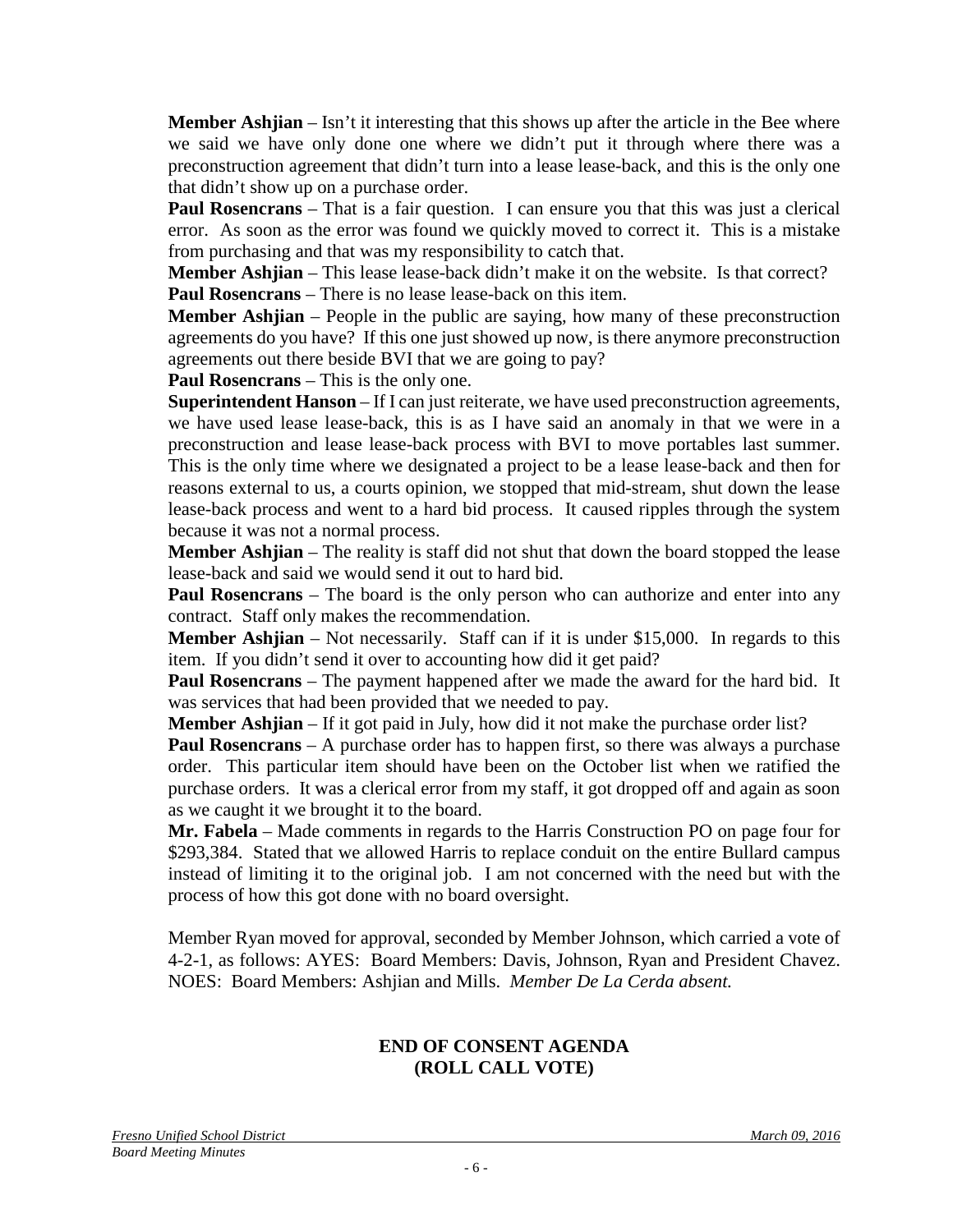# **UNSCHEDULED ORAL COMMUNICATIONS**

**Kenneth R. Mackie** – Introduced himself to the board as working for the Law Offices of Canelo, Wallace, Padron & Mackie stating he had been contacted by a group called *Fresno Watchdogs for Ethical Bidding*. They are concerned about the irregularities in Bid #16-13 Figarden Elementary School Classroom Building Additions.

**Steve Thao** – A representative from Stone Soup, wanted to bring awareness to California's Earned Income Tax Credit. There are free resources that our parents and families can take advantage of.

# **B. CONFERENCE/DISCUSSION AGENDA**

## **B-8, DISCUSS and APPROVE the 2015/16 Second Interim Financial Report with a Positive Certification**

**DISCUSSED and APPROVED as recommended.** California school districts are required to approve interim financial reports twice each fiscal year. Fresno Unified School District's 2015/16 Second Interim Financial Report is presented for approval and reflects a positive certification of the district's financial condition. The report is based on the January 31, 2016 year-to-date revenue and expenditures as required by state law.

Presentation by Deputy Superintendent, Ruth F. Quinto

An opportunity was provided to hear questions/concerns from members of the board and staff was available to respond

**Member Ashjian** – The reserve level for the second interim report is showing a projected 4.53%. What was the projected when we gave the first initial budget?

**Ruth Quinto** – I believe it was 3.99% or 3.90%. At the first interim it was 4.01%.

**Member Davis** – I want to thank your team for all their hard work. I have a question on page 5, in regards to the +\$900,000 Lottery Income and +\$500,000 for the Interest Income. Why do we not label that as one-time money? This seems to give the impression that we are swimming in money.

**Ruth Quinto** – On the interest income we are conservative. We don't foresee any fluctuations at this time. If necessary we will make an adjustment. On the lottery income we did clarify and the state did give us a new number and it should be on-going.

**Member Davis** – If I heard you correctly the Fresno County Office of Ed suggested that we become more conservative on our reserve level.

**Ruth Quinto** – They were more expansive in their warning. They were also more specific in recommendations on guidance regarding examples to utilize when setting a reserve level.

**Member Mills** – I have a question on number 7 of the second interim report, the one-time expenditures that will be spent in 2015/16. Do we have a pattern of actually following through and expending? Or have we not been doing that and carrying it over?

**Ruth Quinto** – We mostly expend them and if we don't we are very clear at the year-end of what is not expended. We will then designate fund balance and make sure that the board saves that fund balance so it can be expended the following year, put in the reserve or earmark it for something else.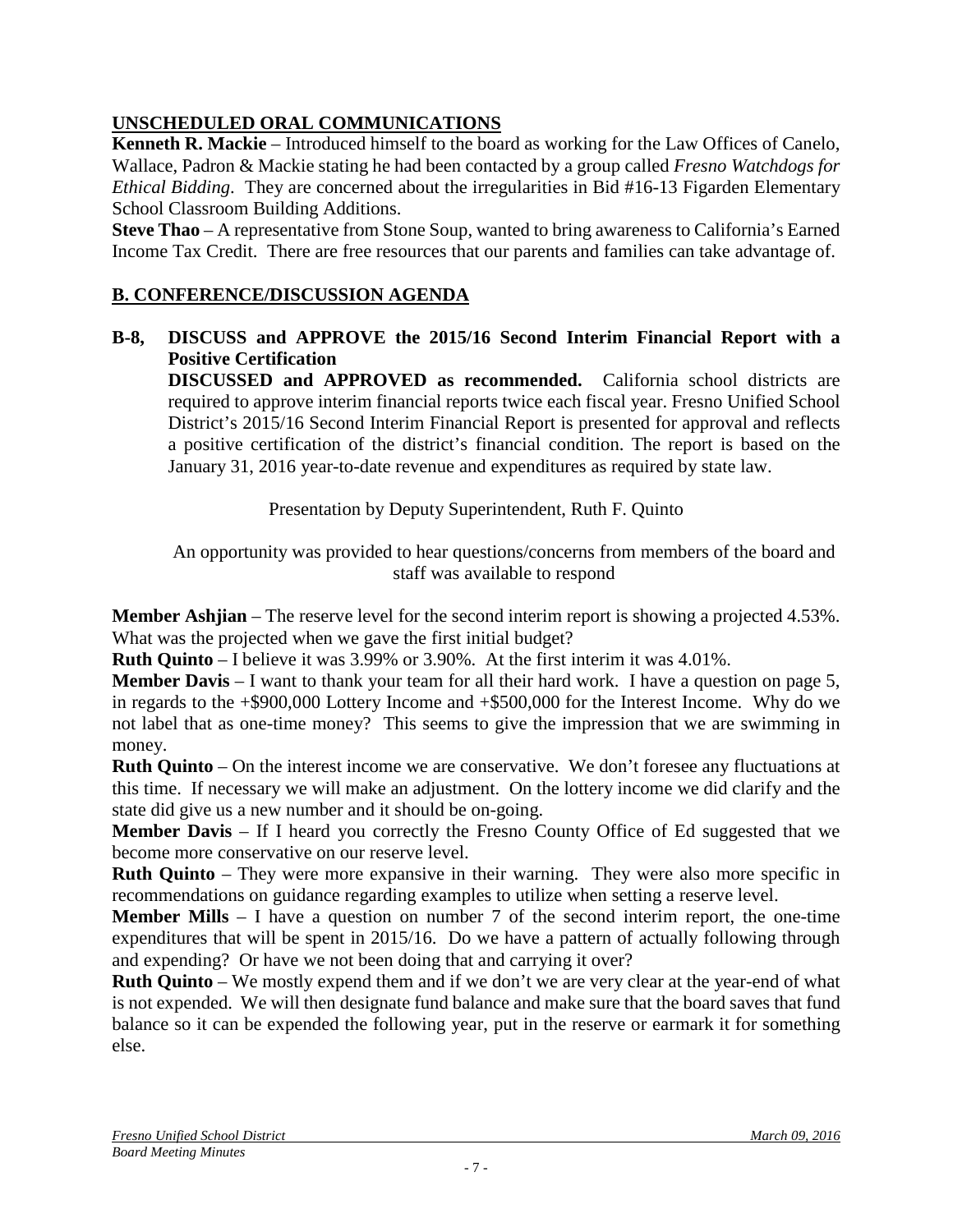**Member Mills** – Can I get clarification on page 3, bullet item number 2, where it states: The prior guidance in November 2015 projected the LCFF funding level at 12.52% for 2016/17. Current guidance projects the LCFF funding at 49.08%

**Ruth Quinto** – This is a reflection of what the guidance said in November and what the guidance says now.

**Member Mills** – Why the huge change?

**Ruth Quinto** – I could speculate but I can give you the factual information which is that in November the guidance from the county office said 12.52% so our first interim said 12.52%. Now the county office say 49.08% and so our current interim says 49.08%. The guidance reflects the latest governor's budget.

**Member Mills** – So we take the information from the County Office of Ed and plug it in without getting clarification?

**Ruth Quinto** – No, we absolutely get clarification not only from the county but the governor's office to a variety of oversight organizations. We want to ensure that we follow the guidance provided but at the end of the day we are absolutely going to take the guidance that is provided to us by the County Office of Education.

**Member Ryan** – At one time we had a one billion dollar liability in the retiree's health fund. Where are with that now?

**Ruth Quinto** – I don't have the exact number but I believe we are at \$785 million.

**Member Ryan** – I know that we opened an irrevocable trust. What is our plan for populating that trust, and making sure that with another economic downturn, we are not cutting into our budget so much to pay for retiree health benefits?

**Ruth Quinto** – The district has been contributing and we did include this in our board communication. We are self-funded for the Gatsby 45 Reserve, more formally referred to as other post deployment benefits which is the reserve for lifetime health benefits. The actuarial liability was about 1.1 billion dollars at its highest and at its lowest is has been less than \$750 million. Currently about \$785 million. We at the time, the Superintendent and I, first arrived in 2005 worked with our partners at Fresno County Office of Education as we were climbing out of our negative certifications status at that time, on what was a 50 year plan to fund the 1.1 billion dollar actuarial liability. I don't recommend that we fully fund that actuarial liability because that basically says we expect at some point that the district is going to shut its doors, and that we would rather take our resources away from the classroom and students and fund this liability because we believe that, we need to protect ourselves from that in total. Our plan with the Fresno County Office of Education that helped us get out of that negative certification status was a 50 year plan to fund the liability. In our reserve policy, we also gave ourselves a caveat, that if we got into a volatile economic situation with the state, which we eventually did, that we would stop funding the 50 year plan. That 50 year has grown, so we have been contributing approximately \$3.5 million per year, except for when we took a hiatuses during our volatile economic times. We went from starting out at zero resources, to \$7 million in 2005 to now just shy of \$30 million, and we opened an irrevocable trust, which also helps us in the actuarial net difference between zero and \$790 million dollars. We are closing the gap it is still a drop in the bucket when you look at the net difference between \$30 million and \$790 million, but it is progress.

**Member Ryan** – Can we get a report of some type by the end of the year that will show us where we are and all the possibilities? I don't want to leave some future board with this huge liability and I don't expect to fund it completely. Have you or the Superintendent considered what we would do if the new president considered taking Common Core away?